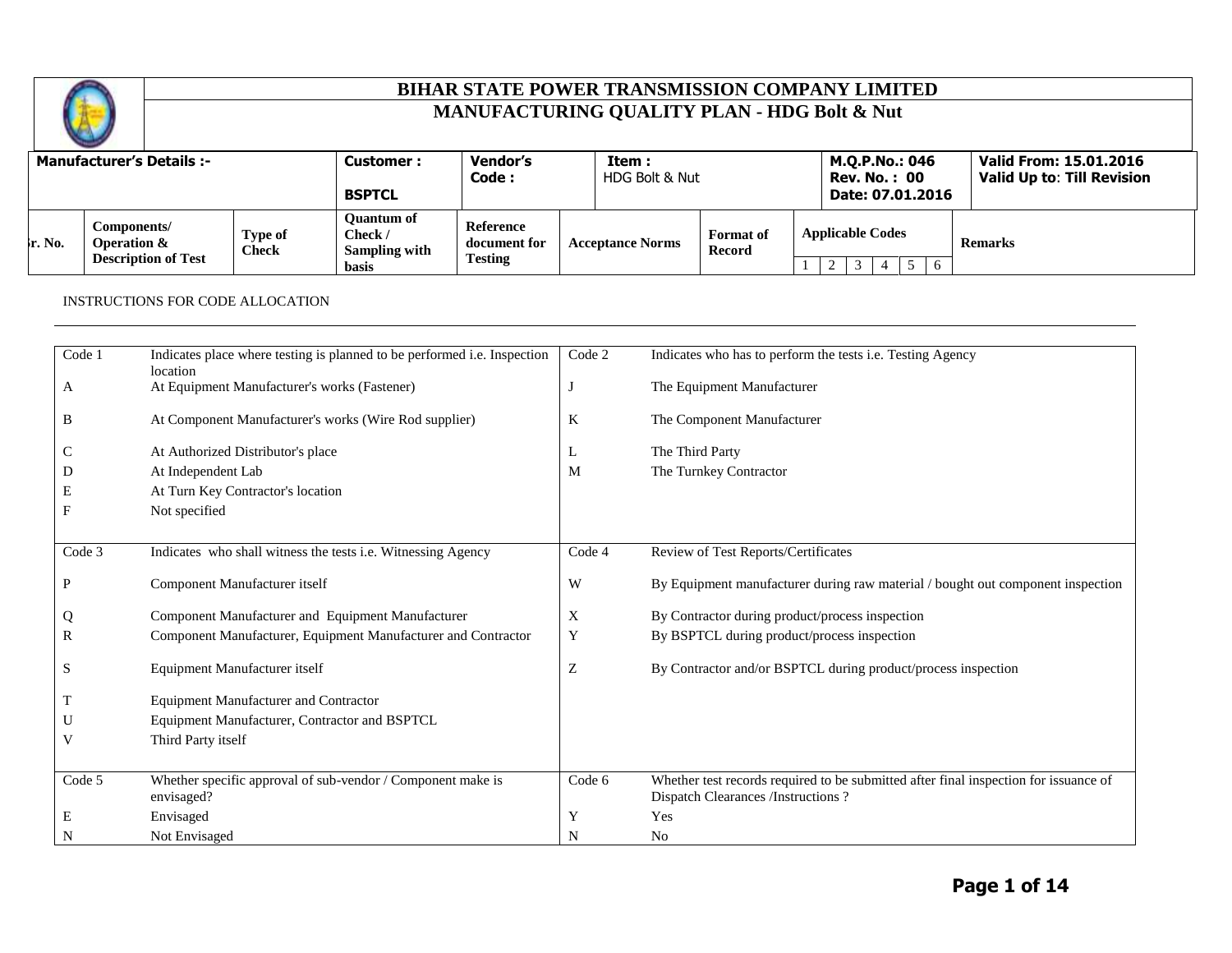

|                    | <b>Manufacturer's Details:-</b>                                     |                         | <b>Customer :</b><br><b>BSPTCL</b>                     | <b>Vendor's</b><br>Code :                   | Item :<br>HDG Bolt & Nut |                            | M.Q.P.No.: 046<br><b>Rev. No. : 00</b><br>Date: 07.01.2016 | Valid From: 15.01.2016<br><b>Valid Up to: Till Revision</b> |
|--------------------|---------------------------------------------------------------------|-------------------------|--------------------------------------------------------|---------------------------------------------|--------------------------|----------------------------|------------------------------------------------------------|-------------------------------------------------------------|
| $\mathbf{r}$ . No. | Components/<br><b>Operation &amp;</b><br><b>Description of Test</b> | Type of<br><b>Check</b> | Ouantum of<br>Check /<br>Sampling with<br><b>basis</b> | Reference<br>document for<br><b>Testing</b> | <b>Acceptance Norms</b>  | <b>Format</b> of<br>Record | <b>Applicable Codes</b><br>$\leq$<br>-6                    | <b>Remarks</b>                                              |

#### **A. Raw Material Section- For Bolt-Nut and Step bolt**

| 1.1.1 | <b>Steel</b><br>For 4.6/5.6/5 grade | Chemical    | 1 Sample per<br>heat/lot of 10 MT<br>or part thereof<br>2 Sample per<br>heat/lot of 25 MT<br>or part thereof | IS 1367 Pt 3. Pt<br>6 &<br>IS7887 (Mild<br>steel wire rods<br>for general<br>engg. purposes) | As per TDC of raw<br>material supplier & IS<br>1367 Pt 3, Pt 6 | Test<br>Certificate<br>Manufacture<br>r Format of<br>record<br><b>(BSPTCL)</b><br><b>REPORTS</b> ) | B<br>А<br>D | K | $\mathbf{P}$<br>${\bf S}$<br>V | W      | $\overline{W}$ E         | N<br>N                     | Rounds shall be procured from<br><b>BSPTCL</b> approved sources like<br>RINL, JSPL, JSW, NECO Jayswal,<br>Bhushan Power.<br>Records to be reviewed during final |
|-------|-------------------------------------|-------------|--------------------------------------------------------------------------------------------------------------|----------------------------------------------------------------------------------------------|----------------------------------------------------------------|----------------------------------------------------------------------------------------------------|-------------|---|--------------------------------|--------|--------------------------|----------------------------|-----------------------------------------------------------------------------------------------------------------------------------------------------------------|
| 1.1.2 | <b>Steel</b><br>For 8.8/8 grade     | Chemical    | 1 Sample per<br>heat/lot of 05 MT<br>or part thereof<br>2 Sample per<br>heat/lot of 10 MT<br>or part thereof | IS 1367 Pt 3, Pt<br>6                                                                        | As per TDC of raw<br>material supplier & IS<br>1367 Pt 3, Pt 6 | Test<br>Certificate<br>Manufacture<br>r Format of<br>record<br>(BSPTCL)<br><b>REPORTS</b> )        | B<br>A<br>D | K | P<br>S<br>V                    | W<br>W | E                        | $\mathbf N$<br>$\mathbf N$ | inspection.                                                                                                                                                     |
| 1.1.3 | UTS & Elongation                    | Mechanical  | $-do-$                                                                                                       | $-do-$                                                                                       | $-do-$                                                         | -do                                                                                                | A           |   | S                              | W      |                          | N                          | Records to be reviewed during final<br>inspection.                                                                                                              |
| 1.1.4 | Diameter                            | Measurement | 10 samples per<br>25MT per heat or<br>part thereof                                                           | IS 1852 /Plant<br>Standard                                                                   | Plant Standard                                                 | <b>BSPTCL</b><br><b>REPORTS</b>                                                                    | A           |   | S                              | W      |                          | N                          | Records to be reviewed during final<br>inspection.                                                                                                              |
| 1.1.5 | <b>OVALITY</b>                      | Measurement | 10 samples per<br>25MT per heat or<br>part thereof                                                           | IS 1852 /Plant<br>Standard                                                                   | <b>Plant Standard</b>                                          | <b>BSPTCL</b><br><b>REPORTS</b>                                                                    | A           |   | S                              | W      | $\blacksquare$           | N                          | Records to be reviewed during final<br>inspection.                                                                                                              |
| 1.1.6 | <b>SURFACE INTEGRITY</b>            | Visual      | 10 samples per<br>25MT per heat or<br>part thereof                                                           | IS 1852<br>Etching test                                                                      | No Crack                                                       | <b>BSPTCL</b><br><b>REPORTS</b>                                                                    | A           |   | S                              | W      | $\overline{\phantom{a}}$ | N                          | Records to be reviewed during final<br>inspection.                                                                                                              |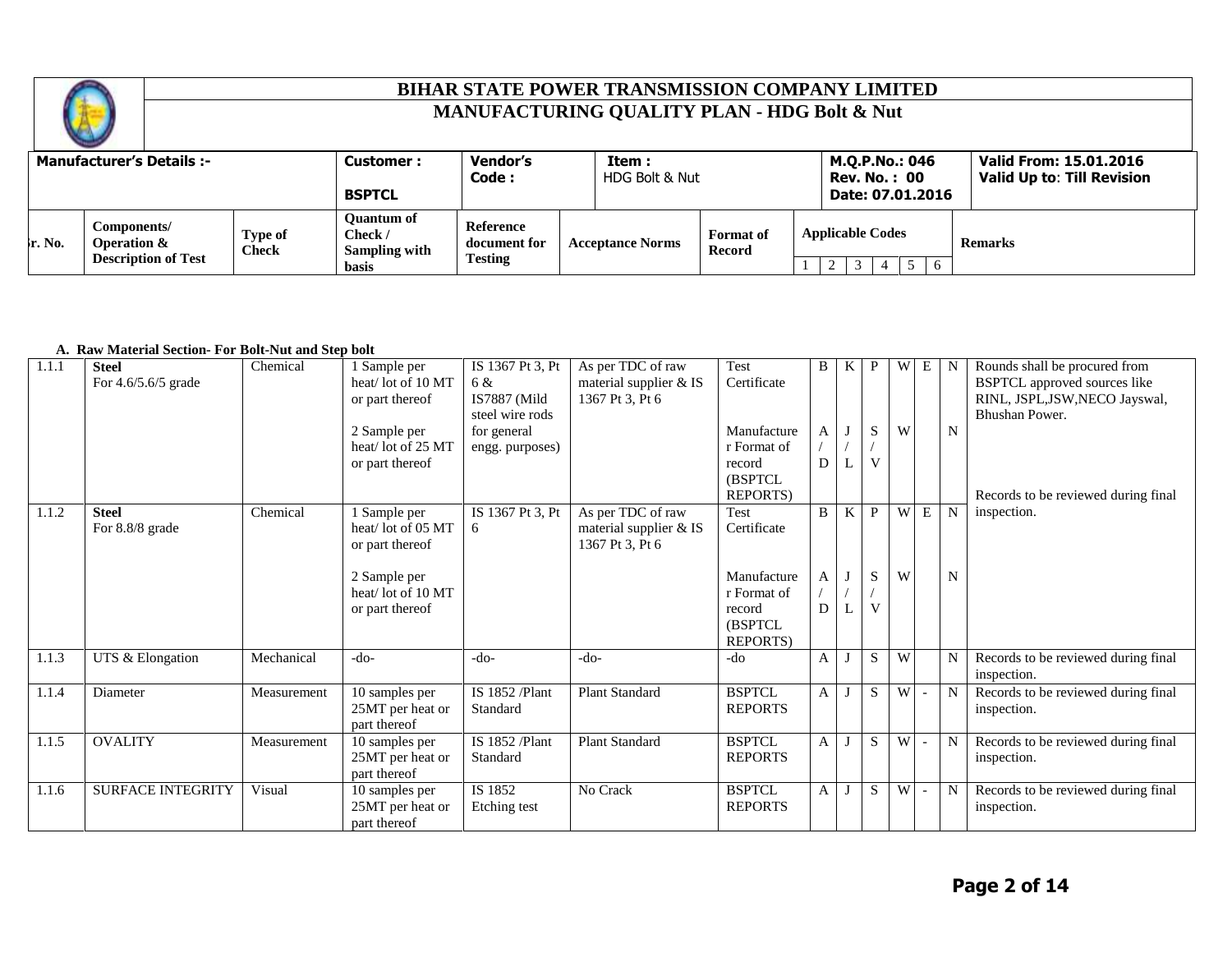

|                    | <b>Manufacturer's Details :-</b>                         |                         | Customer :<br><b>BSPTCL</b>                            | Vendor's<br>Code :                          | Item :<br>HDG Bolt & Nut |                            | M.Q.P.No.: 046<br><b>Rev. No. : 00</b><br>Date: 07.01.2016 | Valid From: 15.01.2016<br><b>Valid Up to: Till Revision</b> |
|--------------------|----------------------------------------------------------|-------------------------|--------------------------------------------------------|---------------------------------------------|--------------------------|----------------------------|------------------------------------------------------------|-------------------------------------------------------------|
| $\mathbf{r}$ . No. | Components/<br>Operation &<br><b>Description of Test</b> | Type of<br><b>Check</b> | Quantum of<br>Check /<br><b>Sampling with</b><br>basis | Reference<br>document for<br><b>Testing</b> | <b>Acceptance Norms</b>  | <b>Format</b> of<br>Record | <b>Applicable Codes</b><br>6                               | <b>Remarks</b>                                              |

| 1.2   | <b>ZINC</b>                                             |             |                                                                     |                            |                                                                                                        |                                 |   |          |    |   |                          |             | Records to be reviewed during final<br>inspection.                       |
|-------|---------------------------------------------------------|-------------|---------------------------------------------------------------------|----------------------------|--------------------------------------------------------------------------------------------------------|---------------------------------|---|----------|----|---|--------------------------|-------------|--------------------------------------------------------------------------|
| 1.2.1 | <b>Chemical Composition</b>                             | Chemical    | One Sample per<br>lot of 25 MT or<br>Part thereof                   | IS:209 (Grade<br>SHG)      | 99.95% Zinc                                                                                            | Test<br>Certificate             | B | K        | P  | W | E                        | $\mathbf N$ | Records to be reviewed during final<br>inspection.                       |
| 1.2.2 | <b>Chemical Composition</b>                             | Chemical    | One sample per<br>quater of a year<br>and sample taken<br>from bath | IS 2629                    | The molten metal in<br>the Galvanizing bath<br>shall not contain less<br>than 98.5% by mass of<br>Zinc | <b>TPL Report</b>               | D | L        | V  | W | $\sim$                   | N           | Records to be reviewed during final<br>inspection.                       |
| B     | <b>In-process Inspection-</b>                           |             |                                                                     |                            |                                                                                                        |                                 |   |          |    |   |                          |             |                                                                          |
| 2.1   | <b>BOLT DIMENSIONS</b><br>$(4.6/5.6/8.8 \text{ grade})$ |             |                                                                     |                            |                                                                                                        |                                 |   |          |    |   |                          |             | For Step Bolt/ BSPTCL approved<br>drawing                                |
| 2.1.1 | Diameter of Shank (ds)                                  | Measurement | 2 samples per two<br>hours                                          | IS 12427<br>IS 1363 pt 1&2 | IS 12427<br>IS 1363 pt 1&2                                                                             | <b>BSPTCL</b><br><b>REPORTS</b> | A | J        | S  | W | $\overline{\phantom{a}}$ | $\mathbf N$ | Records to be reviewed during final<br>inspection. on surveillance basis |
| 2.1.2 | Width Across Flat (S)                                   | Measurement | 2 samples per two<br>hours                                          | IS 12427<br>IS 1363 pt 1&2 | IS 12427<br>IS 1363 pt 1&2<br>IS $10238$ (for step<br>bolt)                                            | <b>BSPTCL</b><br><b>REPORTS</b> | A | J        | S  | W | $\sim$                   | N           | Records to be reviewed during final<br>inspection. on surveillance basis |
| 2.1.3 | Width Across Comer<br>(e)                               | Measurement | 2 samples per two<br>hours                                          | IS 12427<br>IS 1363 pt 1&2 | IS 12427<br>IS 1363 pt 1&2                                                                             | <b>BSPTCL</b><br><b>REPORTS</b> | A |          | S. | W | $\overline{\phantom{a}}$ | N           | Records to be reviewed during final<br>inspection. on surveillance basis |
| 2.1.4 | Head Thickness (k)                                      | Measurement | 2 samples per two<br>hours                                          | IS 12427<br>IS 1363 pt 1&2 | IS 12427<br>IS 1363 pt 1&2<br>IS 10238 (for step<br>bolt)                                              | <b>BSPTCL</b><br><b>REPORTS</b> | A | J        | S. | W | $\overline{\phantom{a}}$ | N           | Records to be reviewed during final<br>inspection. on surveillance basis |
| 2.1.5 | Thread Length (b)                                       | Measurement | 2 samples per two<br>hours                                          | IS 12427<br>IS 1363 pt 1&2 | IS 12427<br>IS 1363 pt 1&2<br>IS 10238                                                                 | <b>BSPTCL</b><br><b>REPORTS</b> | A | J        | S  | W | $\overline{\phantom{a}}$ | $\mathbf N$ | Records to be reviewed during final<br>inspection. on surveillance basis |
| 2.1.6 | Pitch $(P)$<br>(By Pitch Guage)                         | Measurement | 2 samples per two<br>hours                                          | IS 4218<br>IS 12427        | IS 4218<br>IS 12427                                                                                    | <b>BSPTCL</b><br><b>REPORTS</b> | A | $\lceil$ | S  | W | $\sim$                   | $\mathbf N$ | Records to be reviewed during final<br>inspection. on surveillance basis |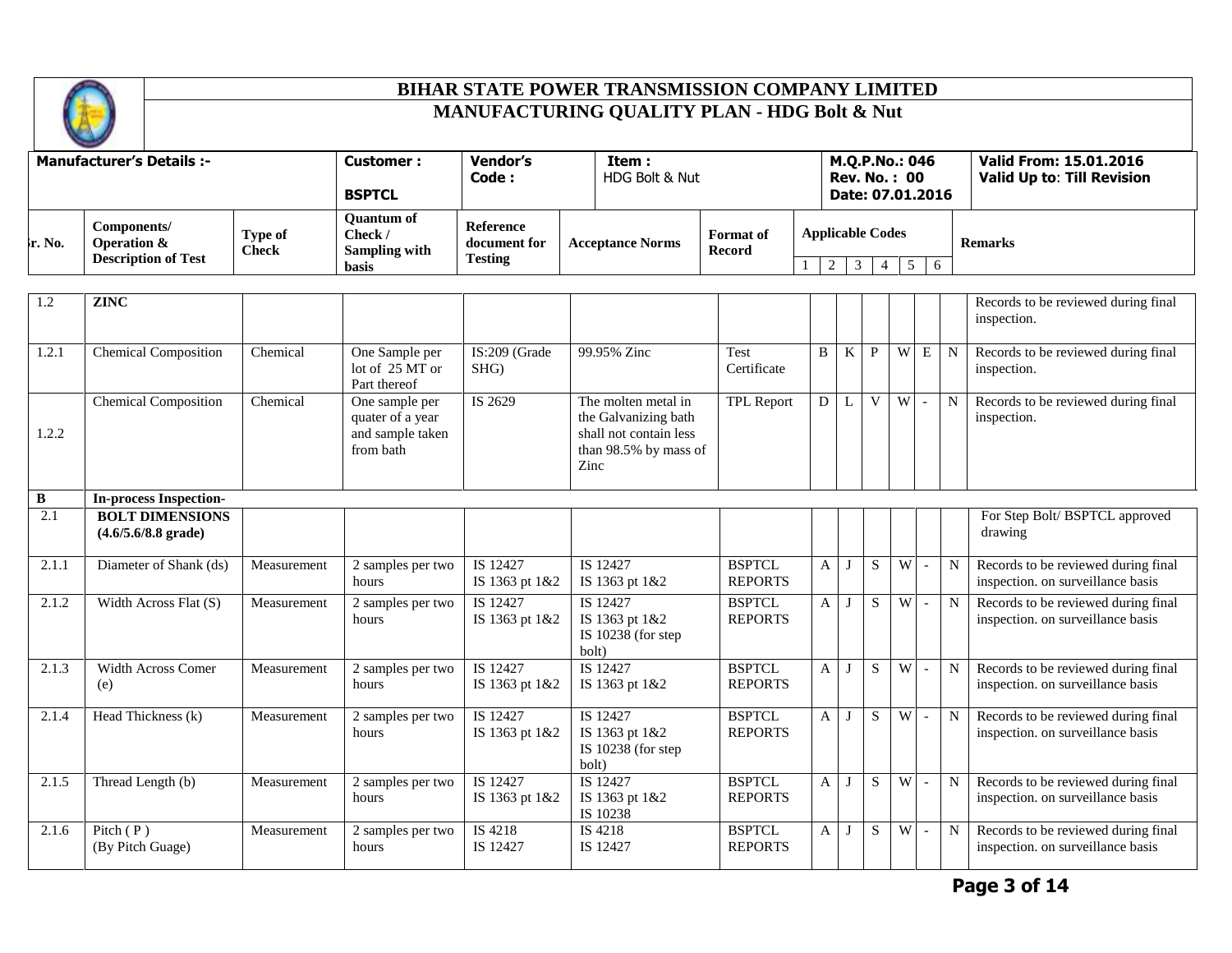

|                     | <b>Manufacturer's Details :-</b>                                    |                         | <b>Customer:</b><br><b>BSPTCL</b>                                    | <b>Vendor's</b><br>Code:                                  | Item:<br>HDG Bolt & Nut                                   |                                   |                                   |              |                |                 | M.Q.P.No.: 046<br><b>Rev. No.: 00</b><br>Date: 07.01.2016 |             | <b>Valid From: 15.01.2016</b><br>Valid Up to: Till Revision              |
|---------------------|---------------------------------------------------------------------|-------------------------|----------------------------------------------------------------------|-----------------------------------------------------------|-----------------------------------------------------------|-----------------------------------|-----------------------------------|--------------|----------------|-----------------|-----------------------------------------------------------|-------------|--------------------------------------------------------------------------|
| ե. No.              | Components/<br><b>Operation &amp;</b><br><b>Description of Test</b> | Type of<br><b>Check</b> | <b>Quantum of</b><br>Check /<br><b>Sampling with</b><br><b>basis</b> | <b>Reference</b><br>document for<br><b>Testing</b>        | <b>Acceptance Norms</b>                                   | <b>Format</b> of<br><b>Record</b> | <b>Applicable Codes</b><br>2<br>1 | 3            | $\overline{4}$ | $5\overline{)}$ | 6                                                         |             | <b>Remarks</b>                                                           |
| 2.1.7               | Total Length (L)                                                    | Measurement             | 2 samples per two<br>hours                                           | IS 12427<br>IS 1363 pt 1&2<br>IS 10238 (for<br>step bolt) | IS 12427<br>IS 1363 pt 1&2<br>IS 10238 (for step<br>bolt) | <b>BSPTCL</b><br><b>REPORTS</b>   | A                                 | J            | S              | W               |                                                           | N           | Records to be reviewed during final<br>inspection. on surveillance basis |
| 2.1.8               | Grip Length                                                         | Measurement             | 2 samples per two<br>hours                                           | IS 12427                                                  | IS 12427 or BSPTCL<br>Drawing                             | <b>BSPTCL</b><br><b>REPORTS</b>   | $\mathbf{A}$                      | J            | S              | W               | $\blacksquare$                                            | $\mathbf N$ | Records to be reviewed during final<br>inspection. on surveillance basis |
| 2.1.9               | Thread Fit                                                          | Measurement             | 2 samples per two<br>hours                                           | IS:4218 Part VI<br>&<br><b>IS:1367 Part II</b>            | IS:4218<br>IS:1367 Part II                                | <b>BSPTCL</b><br><b>REPORTS</b>   | A                                 | J            | S              | $\overline{W}$  | $\sim$                                                    | N           | Records to be reviewed during final<br>inspection. on surveillance basis |
| 2.1.10              | Under head radius (r)                                               | Measurement             | -do-                                                                 | IS 12427<br>IS 1363 pt 1&2                                | IS 12427<br>IS 1363 pt 1&2                                | <b>BSPTCL</b><br><b>REPORTS</b>   | $\mathbf{A}$                      | J            | S              | W               | $\blacksquare$                                            | N           | Records to be reviewed during final<br>inspection. on surveillance basis |
| 2.1.11              | Washer Diameter (dw)                                                | Measurement             | $-do-$                                                               | IS 12427<br>IS 1363 pt 1&2                                | IS 12427<br>IS 1363 pt 1&2                                | <b>BSPTCL</b><br><b>REPORTS</b>   | $\mathbf{A}$                      | J            | S              | W               | $\mathbb{L}$                                              | N           | Records to be reviewed during final<br>inspection. on surveillance basis |
| 2.1.12              | Concentricity                                                       | Measurement             | $-do-$                                                               | IS 1367 pt 2                                              | IS 1367 pt 2                                              | <b>BSPTCL</b><br><b>REPORTS</b>   | $\mathsf{A}$                      | $\mathbf{J}$ | S              | $\overline{W}$  | $\sim$                                                    | N           | Records to be reviewed during final<br>inspection. on surveillance basis |
| $\overline{2.1.13}$ | <b>Surface Discontinuity</b>                                        | Visual                  | -do-                                                                 | IS 1369 pt 9                                              | IS 1367 pt 9                                              |                                   | $\mathbf{A}$                      | J            | S              | W               | $\overline{\phantom{a}}$                                  | N           | Records to be reviewed during final<br>inspection. on surveillance basis |
| 2.2                 | <b>NUT Dimensions</b><br>$(5/8 \text{ grade})$                      |                         |                                                                      |                                                           |                                                           |                                   |                                   |              |                |                 |                                                           |             |                                                                          |
| 2.2.1               | Width Across Flat (S)                                               | Measurement             | 2 samples per two<br>hours                                           | IS 1363 Part 3<br>IS 3138<br>IS 14394                     | IS 1363 Part 3<br>IS 3138<br>IS 14394                     | <b>BSPTCL</b><br><b>REPORTS</b>   | A                                 | J            | S              | W               | $\sim$                                                    | N           | Records to be reviewed during final<br>inspection. on surveillance basis |
| 2.2.2               | Width Across Corner<br>(e)                                          | Measurement             | $-do-$                                                               | IS 1363 Part 3<br>IS 3138<br>IS 14394                     | IS 1363 Part 3<br>IS 3138<br>IS 14394                     | <b>BSPTCL</b><br><b>REPORTS</b>   | A                                 | J            | S              | W               | $\sim$                                                    | N           | Records to be reviewed during final<br>inspection. on surveillance basis |
| 2.2.3               | Thickness (m)                                                       | Measurement             | $-do-$                                                               | IS 1363 Part 3<br>IS 3138<br>IS 14394                     | IS 1363 Part 3<br>IS 3138<br>IS 14394                     | <b>BSPTCL</b><br><b>REPORTS</b>   | A                                 | J            | S              | W               | $\overline{\phantom{a}}$                                  | N           | Records to be reviewed during final<br>inspection. on surveillance basis |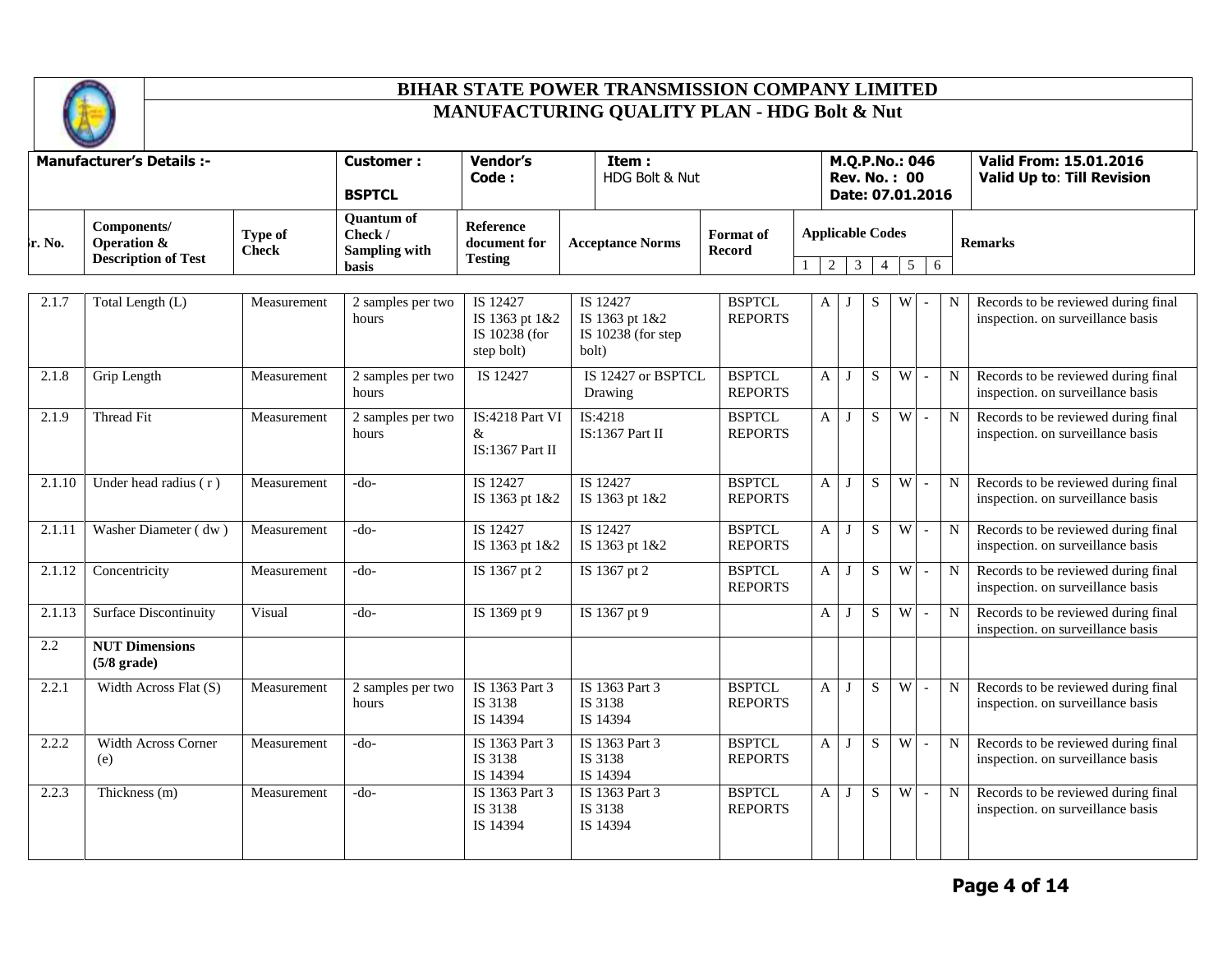

|                  | <b>Change of Care</b>                                    |                         |                                                        |                                             |                         |                         |                            |  |                         |                                                             |
|------------------|----------------------------------------------------------|-------------------------|--------------------------------------------------------|---------------------------------------------|-------------------------|-------------------------|----------------------------|--|-------------------------|-------------------------------------------------------------|
|                  | <b>Manufacturer's Details:-</b>                          |                         | <b>Customer :</b>                                      | <b>Vendor's</b><br>Code:                    | Item:<br>HDG Bolt & Nut |                         |                            |  |                         | Valid From: 15.01.2016<br><b>Valid Up to: Till Revision</b> |
|                  |                                                          |                         | <b>BSPTCL</b>                                          |                                             |                         |                         |                            |  | Date: 07.01.2016        |                                                             |
| $\lambda$ r. No. | Components/<br>Operation &<br><b>Description of Test</b> | Type of<br><b>Check</b> | Ouantum of<br>Check /<br>Sampling with<br><b>basis</b> | Reference<br>document for<br><b>Testing</b> |                         | <b>Acceptance Norms</b> | <b>Format</b> of<br>Record |  | <b>Applicable Codes</b> | <b>Remarks</b>                                              |

| 2.2.4 | Thread Fit                                                                                                                                               | Measurement                         | $-do-$                                                                            | IS:4218 Part VI<br>&<br>$IS:1367$ Part II<br>As per IS:1367<br>part XIII Table<br>1, Over size | IS:4218 Part VI<br>$\&$<br>$IS:1367$ Part II<br>As per IS:1367 part<br>XIII Table 1, Over size | <b>BSPTCL</b><br><b>REPORTS</b> | $\mathbf{A}$ | $\bf{J}$ | S  | W     | $\sim$                   | N | Records to be reviewed during final<br>inspection. on surveillance basis |
|-------|----------------------------------------------------------------------------------------------------------------------------------------------------------|-------------------------------------|-----------------------------------------------------------------------------------|------------------------------------------------------------------------------------------------|------------------------------------------------------------------------------------------------|---------------------------------|--------------|----------|----|-------|--------------------------|---|--------------------------------------------------------------------------|
| 2.2.5 | Surface discontinuity of<br><b>Nut</b>                                                                                                                   | Measurement                         | $-do-$                                                                            | IS 1367 Part 10                                                                                | IS 1367 Part 10<br>(No cracks/burns/voids<br>etc)                                              | <b>BSPTCL</b><br><b>REPORTS</b> | A            | J        | S. | $W -$ |                          | N | Records to be reviewed during final<br>inspection. on surveillance basis |
| 2.4   | Heat Treatment Process for 8.8/8 grade bolt-nut                                                                                                          |                                     |                                                                                   |                                                                                                | IS 1367                                                                                        |                                 |              |          |    |       |                          |   |                                                                          |
| 2.4.1 | Hardening                                                                                                                                                | Temp,<br>Soaking time,<br>Hardness. | 2 samples per<br><b>BATCH/LOT</b><br>Or 2 samples/hr<br>for continuous<br>loading | 1367 pt 3 & 6 /<br>Plant Std                                                                   | 1367 pt 3 & 6 / Plant<br>Std                                                                   | <b>BSPTCL</b><br><b>REPORTS</b> | A            | J        | S  | W     | $\sim$                   | N | Records to be reviewed during final<br>inspection. on surveillance basis |
| 2.4.2 | Tampering                                                                                                                                                | Temp/<br>Hardness                   | 2 samples per<br><b>BATCH/LOT</b><br>Or 2 samples/hr<br>for continuous<br>loading | 1367 pt 3 & 6/<br>Plant Std                                                                    | 1367 pt 3 & 6 / Plant<br>Std                                                                   | <b>BSPTCL</b><br><b>REPORTS</b> | A            | J        | S. | W     | $\sim$                   | N | Records to be reviewed during final<br>inspection. on surveillance basis |
| 2.5   | PHYSICAL PROPERTIES BOLTS<br>(Black Stage)                                                                                                               |                                     |                                                                                   |                                                                                                |                                                                                                |                                 |              |          |    |       |                          |   |                                                                          |
|       | For 4.6, 5.6 Grade: Plan A for Ultimate Tensile load $\geq$ 500 kN otherwise test Plan B shall be applicable<br>For 8.8 Grade: Test Plan A is applicable |                                     |                                                                                   |                                                                                                |                                                                                                |                                 |              |          |    |       |                          |   |                                                                          |
| 2.5.1 | <b>UTS Under Wedge</b><br>(with Universal Testing<br>machine)                                                                                            | Mechanical                          | $\overline{5}$ samples per lot<br>per batch or part<br>thereof                    | IS 1367                                                                                        | IS 1367 Pt 3                                                                                   | <b>BSPTCL</b><br><b>REPORTS</b> | A            |          | S  | W     | $\overline{\phantom{a}}$ | N | Records to be reviewed during final<br>inspection. on surveillance basis |
|       | Yield strength stress for<br>test Plan A                                                                                                                 | Mechanical                          | 5 samples per lot<br>per batch or part<br>thereof                                 | IS 1367                                                                                        | IS 1367 Pt 3                                                                                   | <b>BSPTCL</b><br><b>REPORTS</b> | A            |          | S  | W     | $\sim$                   | N | Records to be reviewed during final<br>inspection. on surveillance basis |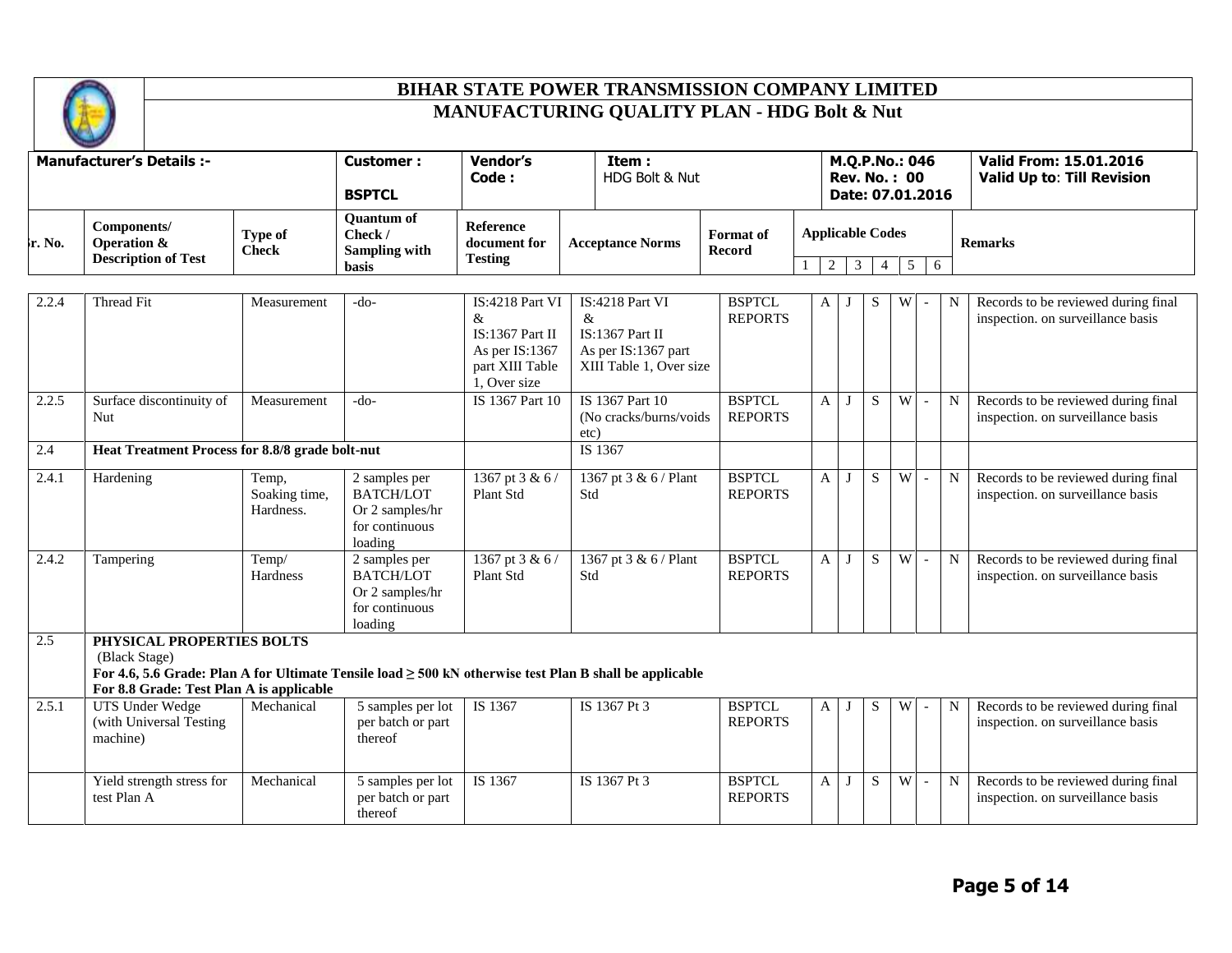

|        | <b>Manufacturer's Details :-</b>                                                  |                         | Vendor's<br>Item:<br><b>Customer :</b><br>Code:<br><b>BSPTCL</b>     |                                                    |  | HDG Bolt & Nut          |                                 |              |                | M.Q.P.No.: 046<br><b>Rev. No.: 00</b><br>Date: 07.01.2016 |                     |                          |   | <b>Valid From: 15.01.2016</b><br><b>Valid Up to: Till Revision</b>       |
|--------|-----------------------------------------------------------------------------------|-------------------------|----------------------------------------------------------------------|----------------------------------------------------|--|-------------------------|---------------------------------|--------------|----------------|-----------------------------------------------------------|---------------------|--------------------------|---|--------------------------------------------------------------------------|
| ե. No. | Components/<br><b>Operation &amp;</b><br><b>Description of Test</b>               | Type of<br><b>Check</b> | <b>Quantum of</b><br>Check /<br><b>Sampling with</b><br><b>basis</b> | <b>Reference</b><br>document for<br><b>Testing</b> |  | <b>Acceptance Norms</b> | <b>Format</b> of<br>Record      |              | $\overline{2}$ | <b>Applicable Codes</b><br>$\mathbf{3}$                   | 5<br>$\overline{4}$ | 6                        |   | <b>Remarks</b>                                                           |
| 2.5.2  | Proof Load<br>For test plan B                                                     | Mechanical              | 5 samples per lot<br>per batch or part<br>thereof                    | IS 1367                                            |  | IS 1367 Pt 3            | <b>BSPTCL</b><br><b>REPORTS</b> | A            | $\cdot$        | S                                                         | W                   |                          | N | Records to be reviewed during final<br>inspection. on surveillance basis |
| 2.5.3  | Hardness<br>With Rockwell hardness<br>Tester /<br>With Vickers hardness<br>tester | Mechanical              | 5 samples per lot<br>per batch or part<br>thereof                    | IS 1367                                            |  | IS 1367 Pt 3            | <b>BSPTCL</b><br><b>REPORTS</b> | A            | J              | S                                                         | W                   | $\sim$                   | N | Records to be reviewed during final<br>inspection. on surveillance basis |
| 2.5.4  | <b>Shear Strength</b>                                                             | Mechanical              | 5 samples per lot<br>per batch or part<br>thereof                    | 12427                                              |  | 12427                   | <b>BSPTCL</b><br><b>REPORTS</b> | $\mathbf{A}$ | J              | S                                                         | W                   | $\sim$                   | N | Records to be reviewed during final<br>inspection. on surveillance basis |
| 2.5.5  | <b>Head Soundness</b>                                                             | Mechanical              | 5 samples per lot<br>per batch or part<br>thereof                    | IS 1367                                            |  | IS 1367                 | <b>BSPTCL</b><br><b>REPORTS</b> | A            | J              | S                                                         | W                   | $\sim$                   | N | Records to be reviewed during final<br>inspection. on surveillance basis |
| 2.5.6  | <b>Reduction Area</b><br>for 8.8 grade Plan A                                     | Mechanical              | 5 samples per lot<br>per batch or part<br>thereof                    | IS 1367                                            |  | IS 1367 Pt 3            | <b>BSPTCL</b><br><b>REPORTS</b> | A            | $\bf{J}$       | S                                                         | W                   | $\blacksquare$           | N | Records to be reviewed during final<br>inspection. on surveillance basis |
| 2.5.7  | <b>Elongation after Fracture</b><br>Test Plan A                                   | Mechanical              | 5 samples per lot<br>per batch or part<br>thereof                    | IS 1367                                            |  | IS 1367 Pt 3            | <b>BSPTCL</b><br><b>REPORTS</b> | A            | J              | S                                                         | W                   | $\blacksquare$           | N | Records to be reviewed during final<br>inspection. on surveillance basis |
| 2.5.8  | MPI(Surface integrity<br>test)<br>(Only for 8.8 Grade)                            | Mechanical              | 100%                                                                 | <b>ASTM 709</b>                                    |  | <b>ASTM 709</b>         | <b>BSPTCL</b><br><b>REPORTS</b> | A            | J              | S                                                         | W                   | $\sim$                   | N | Records to be reviewed during final<br>inspection. on surveillance basis |
| 2.6    | <b>PHYSICAL</b><br><b>PROPERTIES NUTS</b>                                         |                         |                                                                      |                                                    |  |                         |                                 |              |                |                                                           |                     |                          |   |                                                                          |
| 2.6.1  | <b>Proof Stress</b>                                                               | Mechanical              | 5 samples in<br>every two hours                                      | IS 1367<br>IS 14394                                |  | IS 1367<br>IS 14394     | <b>BSPTCL</b><br><b>REPORTS</b> | A            | J              | S                                                         | W                   | $\blacksquare$           | N | Records to be reviewed during final<br>inspection. on surveillance basis |
| 2.6.2  | Hardness                                                                          | Mechanical              | 5 samples in<br>every two hours                                      | IS 1367<br>IS 14394                                |  | IS 1367<br>IS 14394     | <b>BSPTCL</b><br><b>REPORTS</b> | A            | J              | S                                                         | $\overline{W}$      | $\overline{\phantom{a}}$ | N | Records to be reviewed during final<br>inspection. on surveillance basis |
| 3.0    | <b>GALVANISING</b>                                                                |                         |                                                                      |                                                    |  |                         |                                 |              |                |                                                           |                     |                          |   |                                                                          |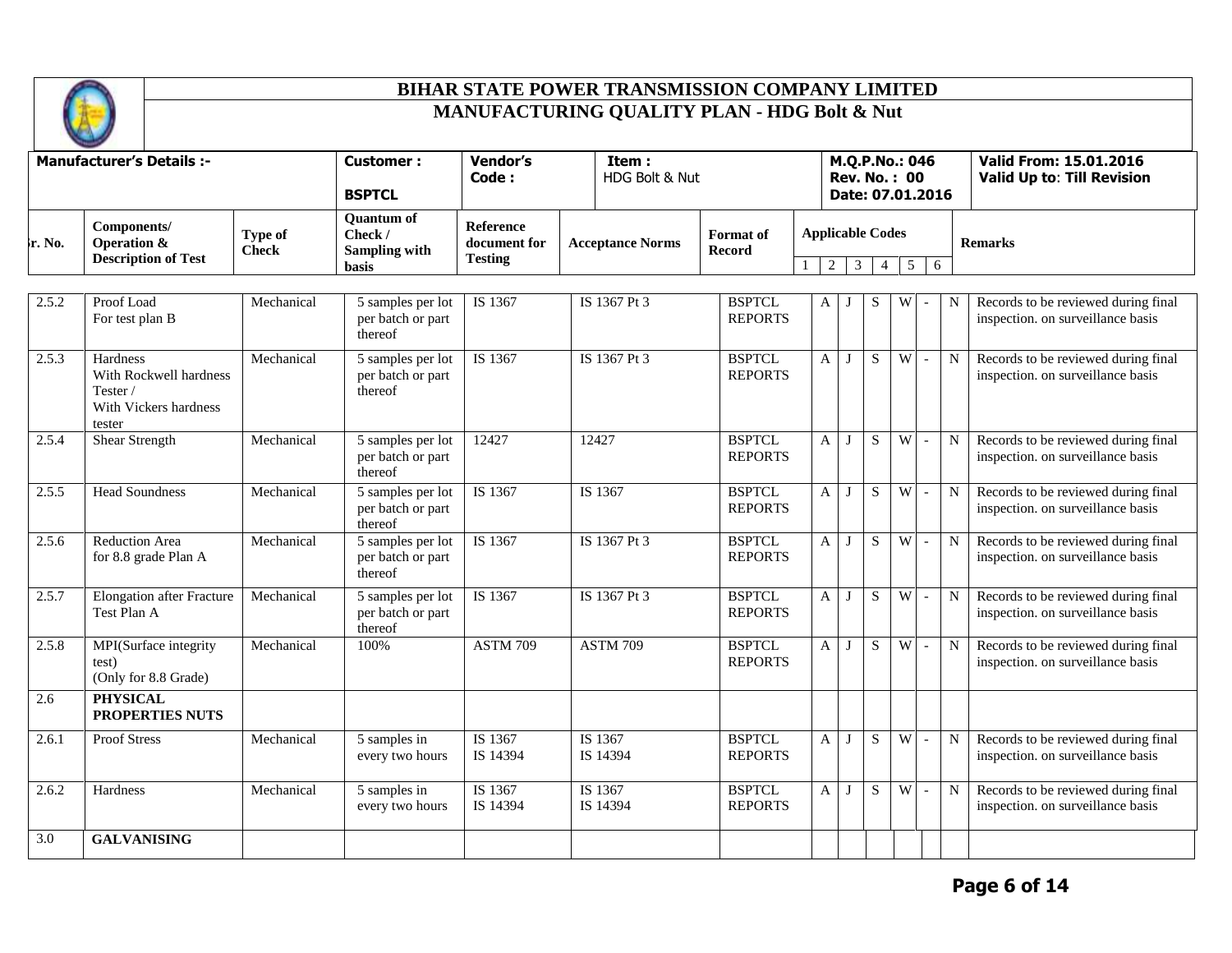

|                                 | <b>Change Card</b>                                       |                         |                                                               |                                                      |  |                         |                            |  |                                        |                                                             |
|---------------------------------|----------------------------------------------------------|-------------------------|---------------------------------------------------------------|------------------------------------------------------|--|-------------------------|----------------------------|--|----------------------------------------|-------------------------------------------------------------|
| <b>Manufacturer's Details:-</b> |                                                          |                         | <b>Customer :</b>                                             | <b>Vendor's</b><br>Item:<br>HDG Bolt & Nut<br>Code : |  |                         |                            |  | M.Q.P.No.: 046<br><b>Rev. No. : 00</b> | Valid From: 15.01.2016<br><b>Valid Up to: Till Revision</b> |
|                                 |                                                          |                         | <b>BSPTCL</b>                                                 |                                                      |  |                         |                            |  | Date: 07.01.2016                       |                                                             |
| $\mathbf{r}$ . No.              | Components/<br>Operation &<br><b>Description of Test</b> | Type of<br><b>Check</b> | <b>Ouantum of</b><br>Check /<br><b>Sampling with</b><br>basis | <b>Reference</b><br>document for<br><b>Testing</b>   |  | <b>Acceptance Norms</b> | <b>Format</b> of<br>Record |  | <b>Applicable Codes</b><br>6           | <b>Remarks</b>                                              |

|       | (Surface Preparation<br>Procedure)                                                                                                              |             |                         |         |                                                                                        |        |   |   |             |   |   |                                                                          |
|-------|-------------------------------------------------------------------------------------------------------------------------------------------------|-------------|-------------------------|---------|----------------------------------------------------------------------------------------|--------|---|---|-------------|---|---|--------------------------------------------------------------------------|
| 3.1   | <b>Degreasing</b>                                                                                                                               | Chemical    | One sample<br>Per shift | IS 2629 | Manufacturer's plant<br>standard/IS                                                    | $-do-$ | A |   | $\mathbf S$ | Z | N | Records to be reviewed during final<br>inspection. on surveillance basis |
| 3.2   | <b>Pickling</b>                                                                                                                                 | Chemical    | One sample<br>Per shift | IS 2629 | Manufacturer's plant<br>standard/IS Iron<br>contents $100$ to $120$<br>gram/litre. Max | $-do-$ | A |   | S.          | Z | N | Records to be reviewed during final<br>inspection. on surveillance basis |
| 3.3   | <b>Rinsing</b>                                                                                                                                  | Chemical    | One sample<br>Per shift | IS 2629 | Manufacturer's plant<br>standard/IS                                                    | $-do-$ | A |   | S           | Z | N | Records to be reviewed during final<br>inspection. on surveillance basis |
| 3.4   | <b>Pre Fluxing</b>                                                                                                                              | Chemical    | One sample<br>Per shift | IS 2629 | IS 2629                                                                                | $-do-$ | A | J | S           | Z | N | Records to be reviewed during final<br>inspection. on surveillance basis |
| 3.5   | <b>Pre-heating</b>                                                                                                                              | Measurement | Once in two<br>hours    | IS 2629 | IS 2629                                                                                | $-do-$ | A |   | S           | Z | N | Records to be reviewed during final<br>inspection. on surveillance basis |
| 3.6   | <b>Dipping</b><br>After drying is over the<br>material is dipped in<br>molten zinc. Following<br>parameters are controlled                      |             |                         |         |                                                                                        | $-do-$ | A |   | S           | Ζ | N | Records to be reviewed during final<br>inspection. on surveillance basis |
| 3.6.1 | a) Zinc bath temperature<br>Recording is done by<br>graphical manner OR<br>sensors with digital display                                         | Measurement | Hourly check            | IS 2629 | $450+/-10^{\circ}$ C (iron tank)<br>$>475^{\circ}$ C (ceramic bath)                    | $-do-$ | A |   | S           | Z | N | Records to be reviewed during final<br>inspection. on surveillance basis |
| 3.6.2 | b) Immersion $\&$<br>Withdrawal time.<br>Degree of immersion and<br>withdrawal time is decided<br>based on thickness and<br>length of material. | Measurement |                         | IS 2629 | IS 2629                                                                                | $-do-$ | A |   | S           | Z | N | Records to be reviewed during final<br>inspection. on surveillance basis |
| 3.6.3 | <b>Quenching in Running</b><br>Water:<br>After dipping the material<br>is quenched in running<br>water                                          | Measurement | Once in two<br>hours    | IS 2629 | Temp should be less than<br>$65^{\circ}$ C.                                            | $-do-$ | A |   | S           | Z | N | Records to be reviewed during final<br>inspection. on surveillance basis |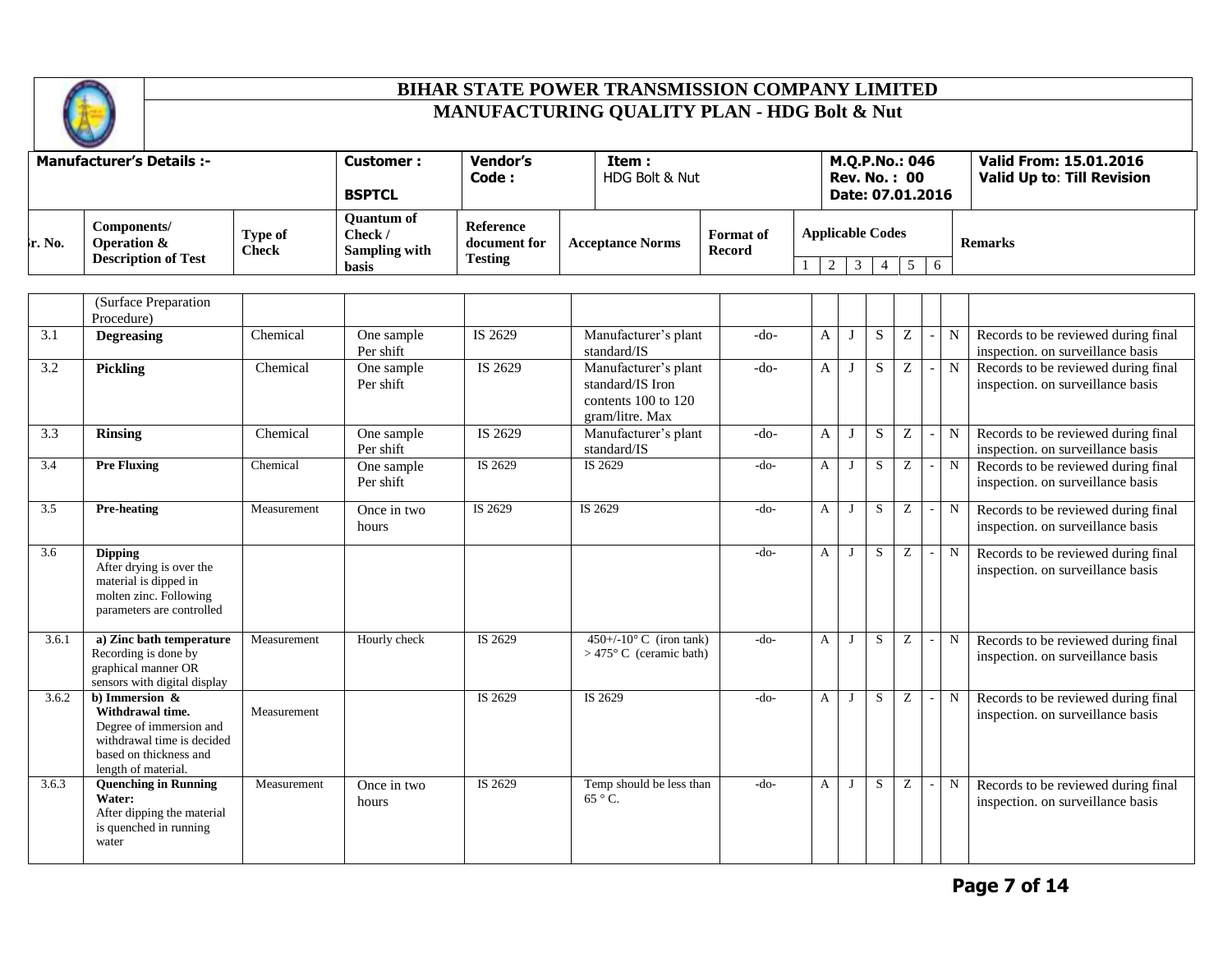

|                    | <b>Change of Care</b>                                    |                         |                                                               |                                             |                          |                     |                                                            |  |                                                             |
|--------------------|----------------------------------------------------------|-------------------------|---------------------------------------------------------------|---------------------------------------------|--------------------------|---------------------|------------------------------------------------------------|--|-------------------------------------------------------------|
|                    | <b>Manufacturer's Details :-</b>                         |                         | <b>Customer :</b><br><b>BSPTCL</b>                            | Vendor's<br>Code :                          | Item :<br>HDG Bolt & Nut |                     | M.Q.P.No.: 046<br><b>Rev. No. : 00</b><br>Date: 07.01.2016 |  | Valid From: 15.01.2016<br><b>Valid Up to: Till Revision</b> |
| $\mathbf{r}$ . No. | Components/<br>Operation &<br><b>Description of Test</b> | Type of<br><b>Check</b> | <b>Ouantum of</b><br>Check /<br><b>Sampling with</b><br>basis | Reference<br>document for<br><b>Testing</b> | <b>Acceptance Norms</b>  | Format of<br>Record | <b>Applicable Codes</b>                                    |  | <b>Remarks</b>                                              |

| 3.6.4 | Centrifuging:                                                                                                                |             |                    |                                  |                                                                                                                               |        |   |   |   |   |                                                                          |
|-------|------------------------------------------------------------------------------------------------------------------------------|-------------|--------------------|----------------------------------|-------------------------------------------------------------------------------------------------------------------------------|--------|---|---|---|---|--------------------------------------------------------------------------|
| 3.6.5 | <b>Dichromating:</b><br>After quenching, material<br>is dipped in sodium<br>dichromatic solution to<br>avoid the white rust. | Measurement | Once in each shift | IS 2629                          | IS 2629                                                                                                                       | $-do-$ | A | S | Z | N | Records to be reviewed during final<br>inspection. on surveillance basis |
| 3.7   | <b>Galvanizing Checking</b>                                                                                                  |             |                    |                                  |                                                                                                                               |        |   |   |   |   |                                                                          |
| 3.7.1 | Visual Checking                                                                                                              | Visual      | 100%               | IS 2629                          | Surface to be free<br>from defects like bare<br>/ black spots, heavy<br>ash & flux inclusions.<br>lumps, pimples, runs<br>etc | $-do-$ | A | S | Z | N | Records to be reviewed during final<br>inspection. on surveillance basis |
| 3.7.2 | Thickness of<br>Zinc coating                                                                                                 | Measurement | 8 samples / shift  | IS 1367 pt 13                    | Min. Average 54<br>microns and min<br>individual 43 microns                                                                   | $-do-$ | A | S | Z | N | Records to be reviewed during final<br>inspection. on surveillance basis |
| 3.7.3 | Weight of zinc coating                                                                                                       | Measurement | 3 samples / shift  | IS 1367 pt 13                    | Min. Average 375<br>gm/sq mtr and min<br>individual 300 gm/sq<br>mtr                                                          | $-do-$ | A | S | Z | N | Records to be reviewed during final<br>inspection. on surveillance basis |
| 3.7.4 | Uniformity<br>of Zinc coating                                                                                                | Measurement | 3 samples / shift  | IS 2633                          | Material to withstand<br>4 dips of one minute<br>each without showing<br>signs of copper<br>deposits                          | $-do-$ | A | S | Z | N | Records to be reviewed during final<br>inspection. on surveillance basis |
| 3.7.5 | Adhesion Tests of Zinc<br>coating                                                                                            | Knife Test  | 3 samples / shift  | IS 1367 pt 13                    | No removal or lifting<br>of coating in areas                                                                                  | $-do-$ | A | S | Z | N | Records to be reviewed during final<br>inspection. on surveillance basis |
| 3.8   | <b>OILING OF</b><br><b>INTERNAL THREAD</b><br><b>FOR RUST</b><br><b>PREVENTION OF</b><br><b>NUTS</b>                         |             | 100%               | IS:12427<br>IS:1367 (Part<br>13) | IS:12427<br>IS:1367 (Part 13)                                                                                                 | $-do-$ | A | S | W | N | Records to be reviewed during final<br>inspection. on surveillance basis |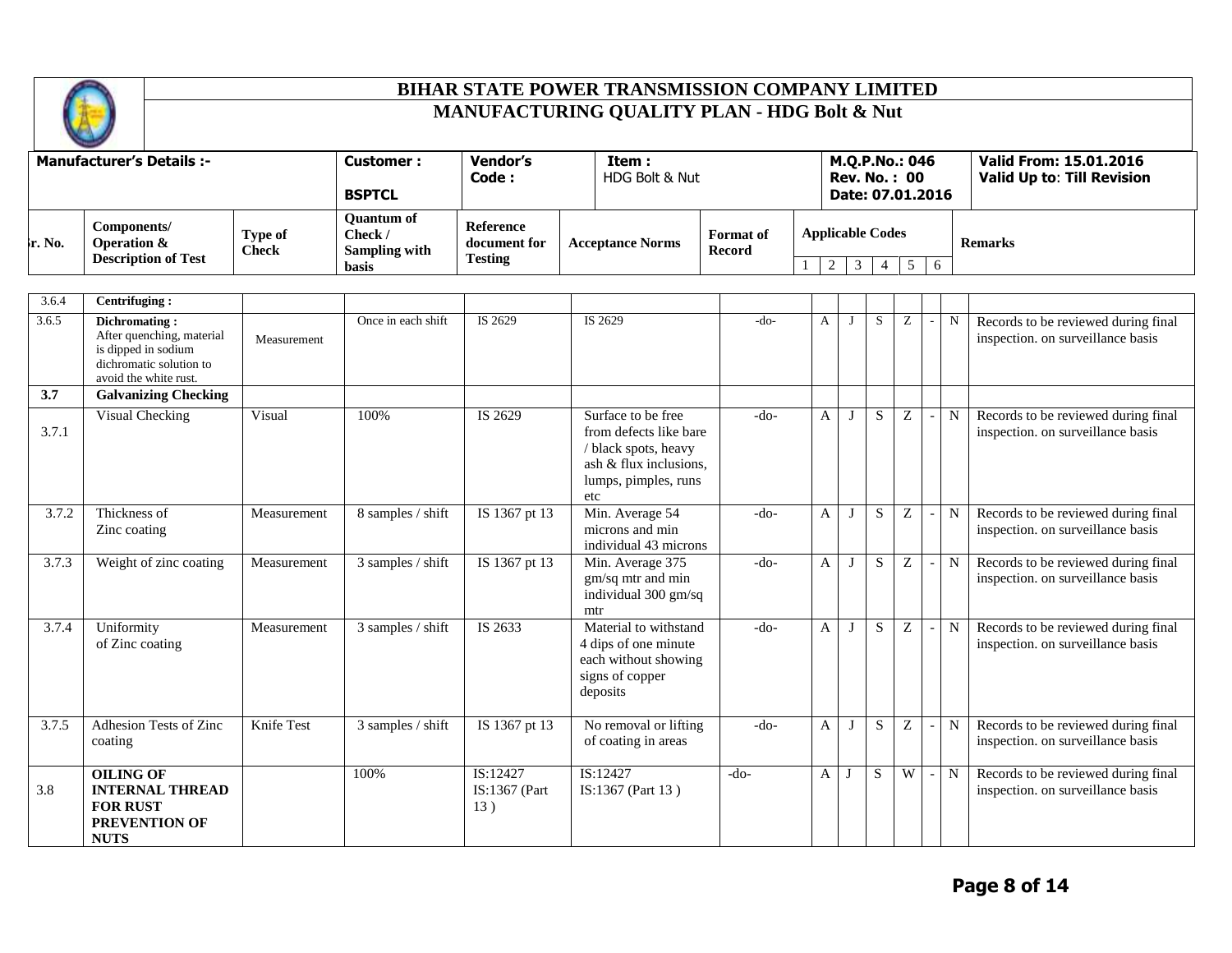

|                    | <b>Contract of</b>                                       |                         |                                                               |                                                    |                         |                            |                                                            |                                                             |
|--------------------|----------------------------------------------------------|-------------------------|---------------------------------------------------------------|----------------------------------------------------|-------------------------|----------------------------|------------------------------------------------------------|-------------------------------------------------------------|
|                    | <b>Manufacturer's Details :-</b>                         |                         | <b>Customer :</b><br><b>BSPTCL</b>                            | Vendor's<br>Code :                                 | Item:<br>HDG Bolt & Nut |                            | M.Q.P.No.: 046<br><b>Rev. No. : 00</b><br>Date: 07.01.2016 | Valid From: 15.01.2016<br><b>Valid Up to: Till Revision</b> |
| $\mathbf{r}$ . No. | Components/<br>Operation &<br><b>Description of Test</b> | Type of<br><b>Check</b> | <b>Ouantum of</b><br>Check /<br>Sampling with<br><b>basis</b> | <b>Reference</b><br>document for<br><b>Testing</b> | <b>Acceptance Norms</b> | <b>Format</b> of<br>Record | <b>Applicable Codes</b><br>6                               | <b>Remarks</b>                                              |

|                  | C: Final Inspection and testing                 |             |                          |                                            |                                                             |                    |   |              |             |    |                          |   |                                                                                                                                         |
|------------------|-------------------------------------------------|-------------|--------------------------|--------------------------------------------|-------------------------------------------------------------|--------------------|---|--------------|-------------|----|--------------------------|---|-----------------------------------------------------------------------------------------------------------------------------------------|
| $\overline{C}$ . | Final Acceptance test (4.6/5.6/8.8 grade bolts) |             |                          |                                            |                                                             |                    |   |              |             |    |                          |   |                                                                                                                                         |
| 4.1              | <b>BOLT DIMENSIONS</b>                          |             |                          |                                            |                                                             |                    |   |              |             |    |                          |   | All Non specified geometrical<br>tolerances shall be derived from IS<br>1367 pt 2<br>Dimensions of step bolt/BSPTCL<br>approved drawing |
| 4.1.1            | Diameter of Shank<br>(ds)                       | Measurement | IS 1367 pt 17/IS<br>2500 | IS 12427<br>IS 1363 pt<br>1&2              | IS 12427<br>IS 1363 pt 1&2                                  | <b>Test Report</b> | A | J            | $\mathbf U$ | Z  |                          | Y |                                                                                                                                         |
| 4.1.2            | Width Across Flat (S)                           | Measurement | IS 1367 pt 17/IS<br>2500 | IS 12427<br>IS 1363 PT 1<br>&2             | IS 12427<br>IS 1363 PT 1 & 2<br>IS 10238 (FOR STEP<br>BOLT) | <b>Test Report</b> | A | J            |             | UZ |                          | Y |                                                                                                                                         |
| 4.1.3            | <b>Width Across Comer</b><br>(e)                | Measurement | IS 1367 pt 17/IS<br>2500 | IS 12427<br>IS 1363 PT 1<br>&2             | IS 12427<br>IS 1363 PT 1 & 2                                | <b>Test Report</b> | A | J            | U           | Z  | $\overline{\phantom{a}}$ | Y |                                                                                                                                         |
| 4.1.4            | Head Thickness (k)                              | Measurement | IS 1367 pt 17/IS<br>2500 | IS 12427<br>IS 1363 PT 1<br>&2             | IS 12427<br>IS 1363 PT 1 & 2                                | <b>Test Report</b> | A | J            | $\mathbf U$ | Z  |                          | Y |                                                                                                                                         |
| 4.1.5            | Thread Length (b)                               | Measurement | IS 1367 pt 17/IS<br>2500 | IS 12427<br>IS 1363 PT 1<br>&2<br>IS 10238 | IS 12427<br>IS 1363 PT 1 & 2<br>IS 10238                    | <b>Test Report</b> | A | J            | $\mathbf U$ | Z  |                          | Y |                                                                                                                                         |
| 4.1.6            | Pitch $(P)$<br>(By Pitch Guage)                 | Measurement | IS 1367 pt 17/IS<br>2500 | IS 4218<br>IS 12427                        | IS 4218<br>IS 12427                                         | <b>Test Report</b> | A | $\mathbf{J}$ | U           | Z  |                          | Y |                                                                                                                                         |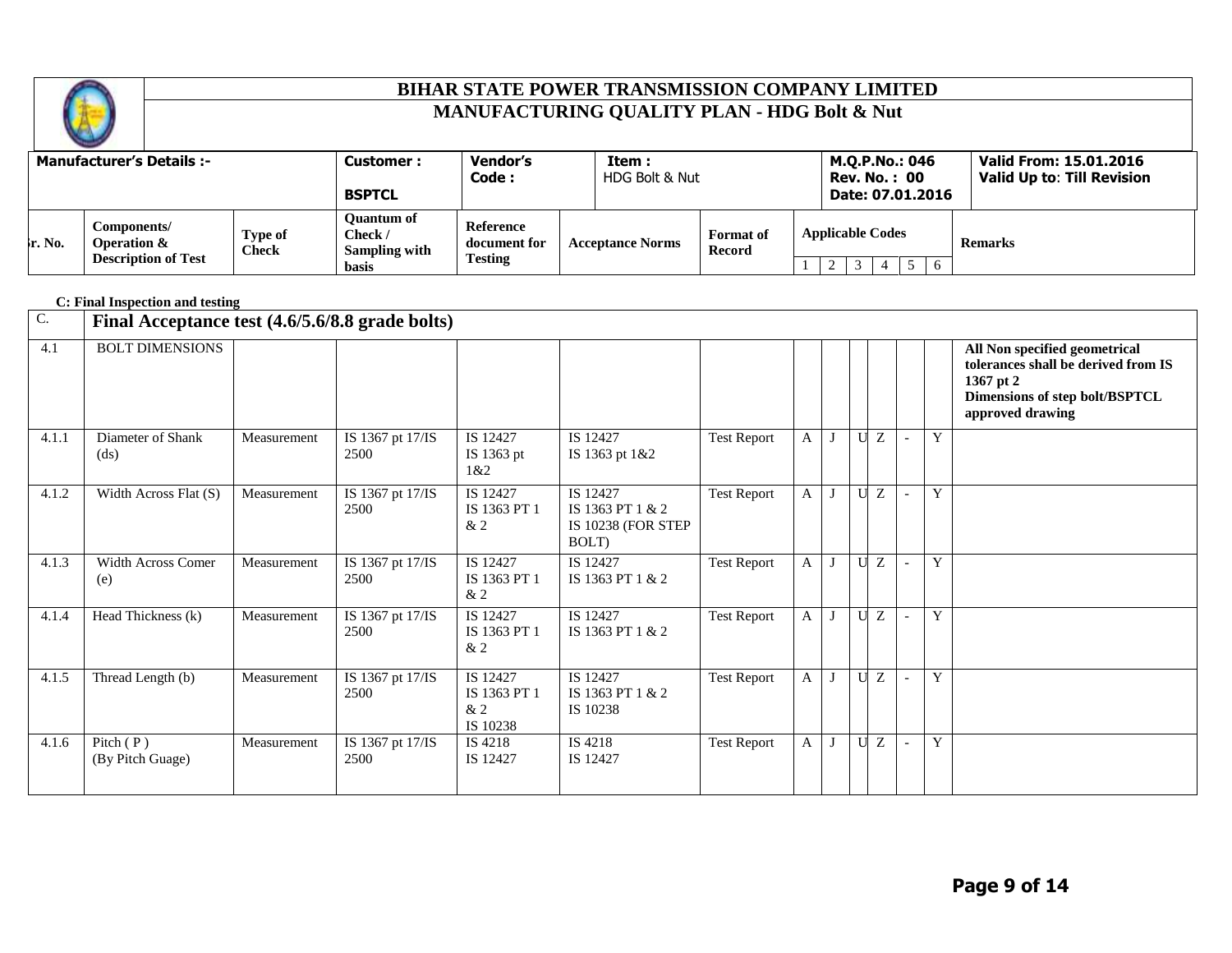

| <b>Manufacturer's Details :-</b> |                                                          |                                |                                                        |                                                                          |                                                                 |                            |              |                              |                |                |                                       |                  |                                                             |
|----------------------------------|----------------------------------------------------------|--------------------------------|--------------------------------------------------------|--------------------------------------------------------------------------|-----------------------------------------------------------------|----------------------------|--------------|------------------------------|----------------|----------------|---------------------------------------|------------------|-------------------------------------------------------------|
|                                  |                                                          |                                | <b>Customer:</b><br><b>BSPTCL</b>                      | <b>Vendor's</b><br>Code:                                                 | Item:<br>HDG Bolt & Nut                                         |                            |              |                              |                |                | M.Q.P.No.: 046<br><b>Rev. No.: 00</b> | Date: 07.01.2016 | Valid From: 15.01.2016<br><b>Valid Up to: Till Revision</b> |
| lr. No.                          | Components/<br>Operation &<br><b>Description of Test</b> | <b>Type of</b><br><b>Check</b> | <b>Quantum of</b><br>Check /<br>Sampling with<br>basis | <b>Reference</b><br>document for<br><b>Testing</b>                       | <b>Acceptance Norms</b>                                         | Format of<br><b>Record</b> |              | <b>Applicable Codes</b><br>2 | $\overline{3}$ | $\overline{4}$ | $\overline{5}$                        | 6                | <b>Remarks</b>                                              |
|                                  |                                                          |                                |                                                        |                                                                          |                                                                 |                            |              |                              |                |                |                                       |                  |                                                             |
| 4.1.7                            | Total Length (I)                                         | Measurement                    | IS 1367 pt 17/IS<br>2500                               | IS 12427<br>IS 1363 PT 1<br>$\&$ 2<br>IS 10238 or<br>approved<br>drawing | IS 12427<br>IS 1363 PT 1 & 2<br>IS 10238 or approved<br>drawing | <b>Test Report</b>         | A            |                              | U              | Z              |                                       | Y                |                                                             |
| 4.1.8                            | <b>Bolt Nut assembly</b><br>check                        | Measurement                    | IS 1367 pt 17/IS<br>2500.                              | IS 4218<br>IS $1367$ part II                                             | IS 4218<br>IS 1367 part II                                      | <b>Test Report</b>         | $\mathbf{A}$ |                              | U              | Z              | $\overline{\phantom{a}}$              | Y                |                                                             |
| 4.1.9                            | <b>Grip Range</b><br>(Clamping Length)                   | Measurement                    | IS 1367 pt 17/IS<br>2500                               | IS 12427 or<br>approved<br>drawing                                       | IS 12427 or approved<br>drawing                                 | <b>Test Report</b>         | $\mathbf{A}$ | $\bf{J}$                     | U              | Z              |                                       | Y                |                                                             |
| 4.1.1<br>$\overline{0}$          | Radius $(r)$                                             | Measurement                    | IS 1367 pt 17/IS<br>2500                               | IS 12427<br>IS 1363                                                      | IS 12427<br>IS 1363                                             | <b>Test Report</b>         | $\mathbf{A}$ | $\bf{J}$                     | $\mathbf{U}$   | $\overline{z}$ | $\overline{\phantom{a}}$              | Y                |                                                             |
| 4.1.1<br>$\mathbf{1}$            | Washer (dw)                                              | Measurement                    | IS 1367 pt 17/IS<br>2500                               | IS 12427<br>IS 1363                                                      | IS 12427<br>IS 1363                                             |                            |              |                              |                |                |                                       |                  |                                                             |
| 4.1.1<br>2                       | Concentricity<br>(Checking by vernier)                   | Measurement                    | IS 1367 pt 17/IS<br>2500                               | IS 1367 pt 2                                                             | IS 1367 pt 2                                                    | <b>Test Report</b>         | $\mathbf{A}$ | $\bf{J}$                     | $\mathbf{U}$   | $\overline{z}$ | $\sim$                                | $\overline{Y}$   |                                                             |
| 4.2                              | <b>NUT DIMENSION</b>                                     |                                |                                                        |                                                                          |                                                                 |                            |              |                              |                |                |                                       |                  |                                                             |
| 4.2.1                            | Width Across Flat (S)                                    | Measurement                    | IS 1367 pt 17/IS<br>2500                               | IS 1363<br>IS 3138<br>IS 14394                                           | IS 1363<br>IS 3138<br>IS 14394                                  | <b>Test Report</b>         | A            |                              | U              | Z              | $\overline{\phantom{a}}$              | Y                |                                                             |
| 4.2.2                            | Width Across Corner<br>(e)                               | Measurement                    | IS 1367 pt 17/IS<br>2500                               | IS 1363<br>IS 3138<br>IS 14394                                           | IS 1363<br>IS 3138<br>IS 14394                                  | <b>Test Report</b>         | $\mathbf{A}$ | $\bf{I}$                     | $\mathbf{U}$   | Z              | $\mathcal{L}$                         | Y                |                                                             |
| 4.2.3                            | Thickness (m)                                            | Measurement                    | IS 1367 pt 17/IS<br>2500                               | IS 1363<br>IS 3138<br>IS 14394                                           | IS 1363<br>IS 3138<br>IS 14394                                  | Test Report                | $\mathbf{A}$ | $\bf{J}$                     | $\mathbf U$    | $\overline{z}$ |                                       | Y                |                                                             |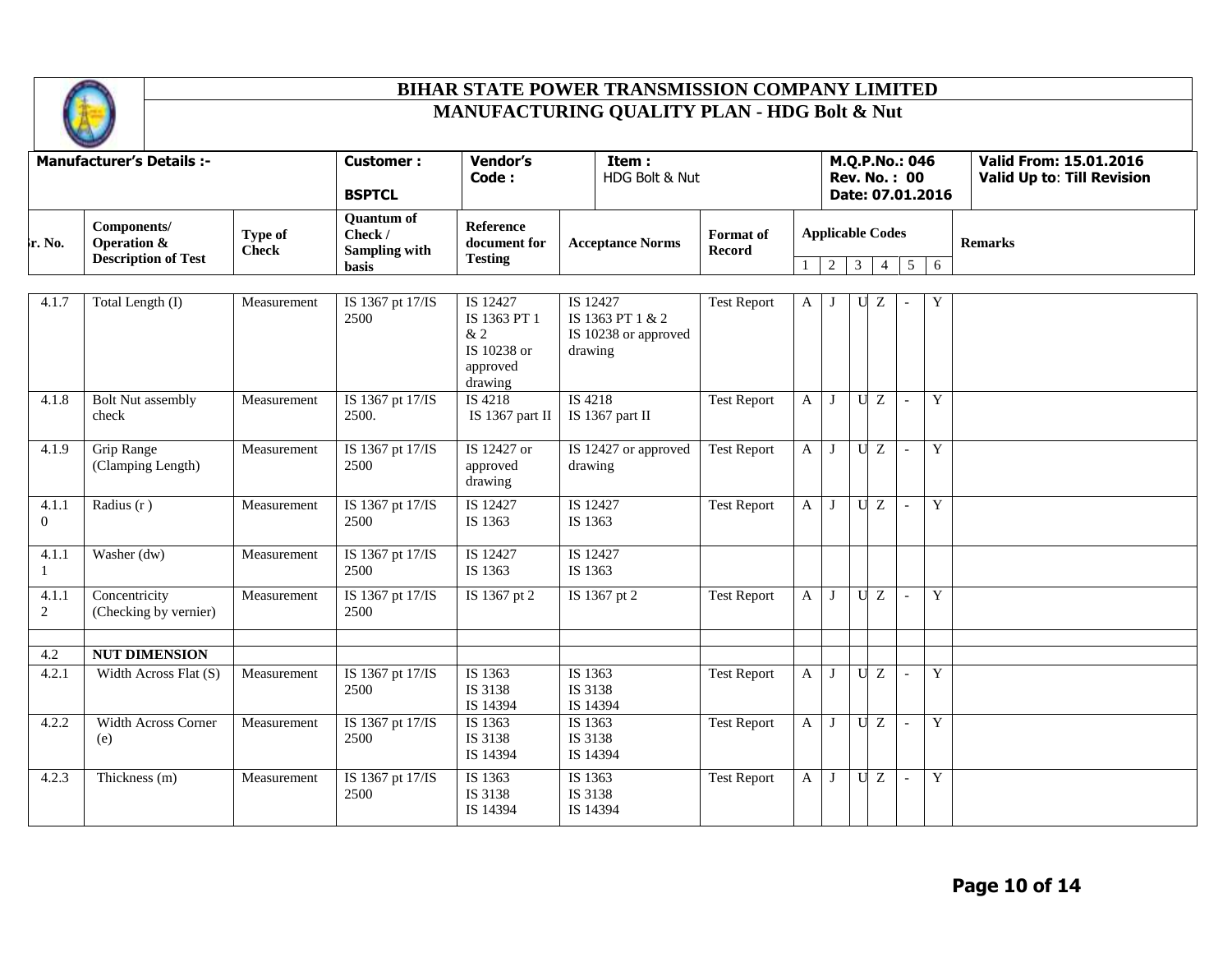

|        | <b>Manufacturer's Details :-</b>                                                                                                                                                                      |                         |                                                                      |                                                                                      |                                                                  |                            |              |                                           |                |                           |                                       |                  |                                                                         |
|--------|-------------------------------------------------------------------------------------------------------------------------------------------------------------------------------------------------------|-------------------------|----------------------------------------------------------------------|--------------------------------------------------------------------------------------|------------------------------------------------------------------|----------------------------|--------------|-------------------------------------------|----------------|---------------------------|---------------------------------------|------------------|-------------------------------------------------------------------------|
|        |                                                                                                                                                                                                       |                         | <b>Customer:</b><br><b>BSPTCL</b>                                    | <b>Vendor's</b><br>Code:                                                             | Item:<br>HDG Bolt & Nut                                          |                            |              |                                           |                |                           | M.Q.P.No.: 046<br><b>Rev. No.: 00</b> | Date: 07.01.2016 | <b>Valid From: 15.01.2016</b><br>Valid Up to: Till Revision             |
| ե. No. | Components/<br><b>Operation &amp;</b><br><b>Description of Test</b>                                                                                                                                   | Type of<br><b>Check</b> | <b>Quantum of</b><br>Check /<br><b>Sampling with</b><br><b>basis</b> | <b>Reference</b><br>document for<br><b>Testing</b>                                   | <b>Acceptance Norms</b>                                          | Format of<br><b>Record</b> | $\mathbf{1}$ | <b>Applicable Codes</b><br>2 <sup>1</sup> | 3 <sup>7</sup> | $\overline{4}$            | 5                                     | 6                | <b>Remarks</b>                                                          |
| 4.2.4  | <b>Bolt Nut assembly</b><br>check.                                                                                                                                                                    | Measurement             | IS 1367 pt 17/IS<br>2500                                             | <b>IS:4218 Part</b><br>VI &<br>IS:1367<br>IS:1367 part<br>XIII Table 1,<br>Over size | IS:4218 &<br>IS:1367<br>IS:1367 part XIII/<br>Table 1, Over size | <b>Test Report</b>         | A            |                                           | U              | Ζ                         |                                       | Y                |                                                                         |
| 4.2.6  | Wrenching Height(m)                                                                                                                                                                                   | Measurement             | IS 1367 pt 17/IS<br>2500                                             | IS 14394<br>IS 14394<br>IS 1363<br>IS 1363                                           |                                                                  | <b>Test Report</b>         | $\mathbf{A}$ | J                                         |                | UZ                        | $\overline{\phantom{a}}$              | Y                |                                                                         |
| 4.2.7  | Pitch(P)                                                                                                                                                                                              | Measurement             | IS 1367 pt 17/IS<br>2500                                             | IS 4218<br>IS 1363                                                                   | IS 4218<br>IS 1363                                               | <b>Test Report</b>         | $\mathbf{A}$ | J                                         |                | UZ                        | $\sim$                                | Y                |                                                                         |
| 4.3    | PHYSICAL PROPERTIES BOLT<br>(4.6/5.6/8.8)<br>For 4.6, 5.6 Grade: Plan A for UTS $\geq$ 500 kN otherwise test Plan B shall be applicable<br>For 8.8 Grade: Test Plan A is applicable & following test. |                         |                                                                      |                                                                                      |                                                                  |                            |              |                                           |                |                           |                                       |                  | Additional cantilever test is required<br>for step bolt as per IS 10238 |
| 4.3.1  | <b>UTS</b><br>(with Universal<br>Testing machine)                                                                                                                                                     | Mechanical              | IS 1367 pt 17                                                        | IS 1367 pt 3                                                                         | IS 1367 pt 3                                                     | <b>Test Report</b>         | A            |                                           | U              | Ζ                         |                                       | Y                |                                                                         |
| 4.3.2  | Proof Load<br>For Test Plan B                                                                                                                                                                         | Mechanical              | IS 1367 pt 17                                                        | IS 1367 pt 3                                                                         | IS 1367 pt 3                                                     | <b>Test Report</b>         | $\mathbf{A}$ | J                                         | $\mathbf U$    | $\ensuremath{\mathbf{Z}}$ | $\overline{\phantom{a}}$              | Y                |                                                                         |
| 4.3.3  | Hardness<br>With Rockwell hardnes<br><b>Tester With Vickers</b><br>hardness tester                                                                                                                    | Mechanical              | IS 1367 pt 17                                                        | IS 1367 pt 3                                                                         | IS 1367 pt 3                                                     | <b>Test Report</b>         | $\mathbf{A}$ |                                           | U              | Z                         | $\overline{\phantom{a}}$              | Y                |                                                                         |
| 4.3.4  | <b>Shear Strength</b>                                                                                                                                                                                 | Mechanical              | IS 1367 pt 13                                                        | IS 12427                                                                             | IS 12427                                                         | <b>Test Report</b>         | $\mathbf{A}$ | J                                         | $\mathbf U$    | $\overline{z}$            | $\overline{\phantom{a}}$              | Y                |                                                                         |
| 4.3.5  | <b>Head Soundness</b>                                                                                                                                                                                 | Mechanical              | IS 1367 pt 13                                                        | IS 1367 pt 3                                                                         | IS 1367 pt 3                                                     | <b>Test Report</b>         | $\mathbf{A}$ | J                                         | $\mathbf U$    | Z                         | $\overline{a}$                        | Y                |                                                                         |
| 4.3.6  | <b>Reduction Area</b><br>(only for 8.8)                                                                                                                                                               | Mechanical              | IS 1367 pt 13                                                        | IS 1367 pt 3                                                                         | IS 1367 pt 3                                                     | <b>Test Report</b>         | $\mathbf{A}$ | $\bf{I}$                                  |                | UZ                        | $\overline{\phantom{a}}$              | Y                |                                                                         |
| 4.3.7  | Elongation after<br>Fracture Plan A                                                                                                                                                                   | Mechanical              | IS 1367 pt 13                                                        | IS 1367 pt 3                                                                         | IS 1367 pt 3                                                     | <b>Test Report</b>         | A            | J                                         | U              | Z                         | $\overline{\phantom{a}}$              | Y                |                                                                         |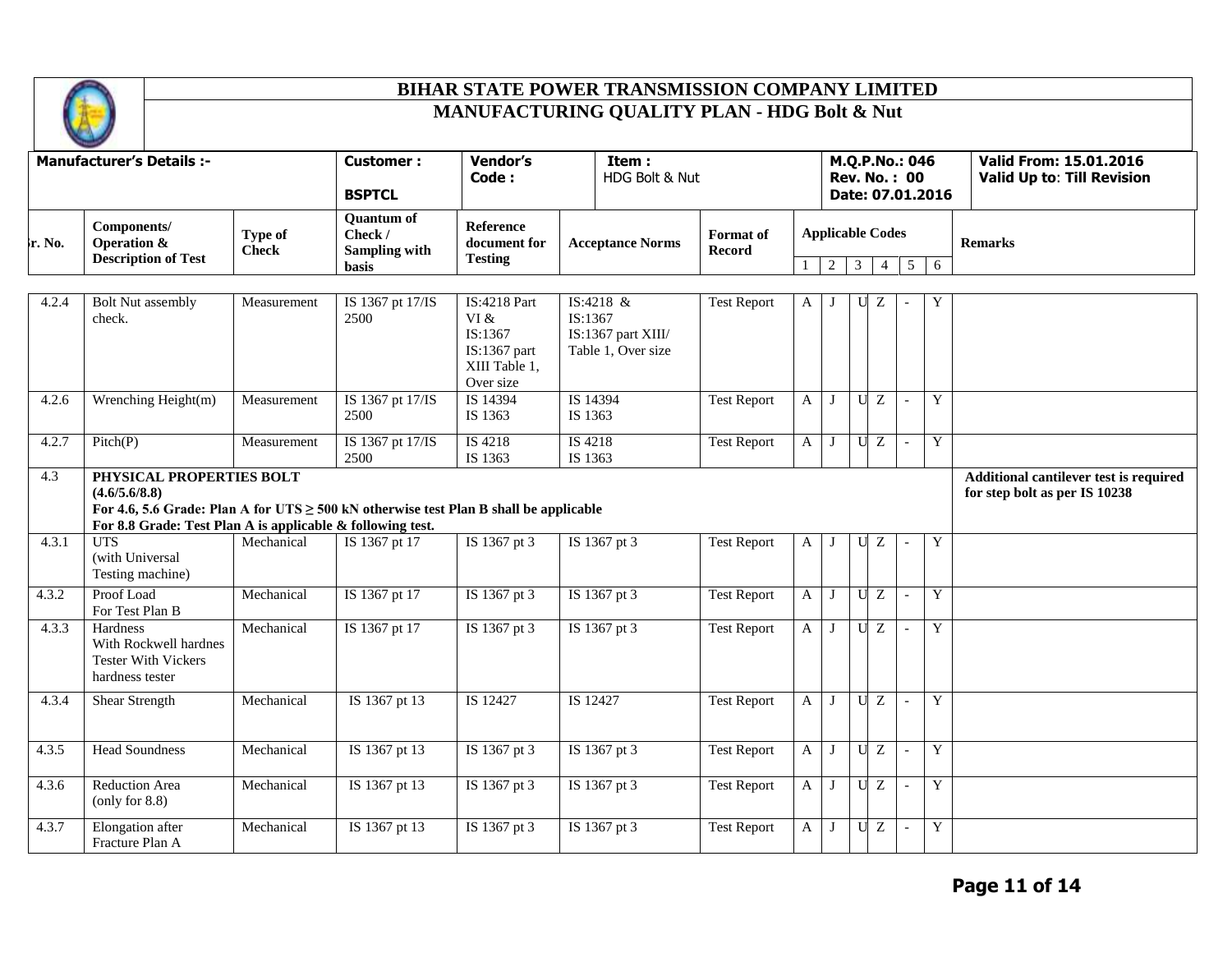

|        | <b>Manufacturer's Details :-</b>                                    |                         | <b>Customer:</b><br><b>BSPTCL</b>                                                    | <b>Vendor's</b><br>Code:                                                                                                                                                                               |          | Item:<br>HDG Bolt & Nut |                            |              |                              |                |                | M.Q.P.No.: 046<br><b>Rev. No.: 00</b> | Date: 07.01.2016 | Valid From: 15.01.2016<br><b>Valid Up to: Till Revision</b>                 |
|--------|---------------------------------------------------------------------|-------------------------|--------------------------------------------------------------------------------------|--------------------------------------------------------------------------------------------------------------------------------------------------------------------------------------------------------|----------|-------------------------|----------------------------|--------------|------------------------------|----------------|----------------|---------------------------------------|------------------|-----------------------------------------------------------------------------|
| r. No. | Components/<br><b>Operation &amp;</b><br><b>Description of Test</b> | Type of<br><b>Check</b> | <b>Quantum of</b><br>Check /<br><b>Sampling with</b><br><b>basis</b>                 | <b>Reference</b><br>document for<br><b>Testing</b>                                                                                                                                                     |          | <b>Acceptance Norms</b> | Format of<br><b>Record</b> | $\mathbf{1}$ | <b>Applicable Codes</b><br>2 | $\overline{3}$ | $\overline{4}$ | 5                                     | 6                | <b>Remarks</b>                                                              |
| 4.3.8  | MPI (Only for 8.8)                                                  | Mechanical              | MPI to be<br>conducted before<br>UTS on the<br>selected samples<br>as per IS for UTS | <b>ASTM 709</b>                                                                                                                                                                                        |          | <b>ASTM 709</b>         | <b>Test Report</b>         | A            | $\bf{J}$                     | U              | Z              |                                       |                  | Samples to be zinc strip off for MPI                                        |
| 4.4    | <b>PHYSICAL</b><br>PROPERTIES NUTS<br>(5/04/8grade)                 |                         |                                                                                      |                                                                                                                                                                                                        |          |                         |                            |              |                              |                |                |                                       |                  |                                                                             |
| 4.4.1  | <b>Proof Stress</b>                                                 | Mechanical              | IS 1367 Pt 17                                                                        | IS 1367 pt 6<br>IS 14394                                                                                                                                                                               | IS 14394 | IS 1367 pt 6            | <b>Test Report</b>         | $\mathbf{A}$ | J                            |                | U Z            | $\blacksquare$                        | Y                |                                                                             |
| 4.4.2  | Hardness                                                            | Mechanical              | IS 1367 pt 17                                                                        | IS 1367 pt 6                                                                                                                                                                                           |          | IS 1367 pt 6            | <b>Test Report</b>         | $\mathbf{A}$ | J                            | U              | Z              |                                       | $\mathbf Y$      |                                                                             |
| 4.5    | <b>Chemical Test for Bolts &amp; Nuts</b>                           |                         |                                                                                      |                                                                                                                                                                                                        |          |                         |                            |              |                              |                |                |                                       |                  |                                                                             |
| 4.5.1  | <b>Chemical Analysis</b>                                            | Spectro                 | 1 sample of each<br>size of bolt and nut<br>per inspection<br>(offered) lot          | IS 1367 Pt 3,<br>Pt $6 &$                                                                                                                                                                              |          | IS 1367 Pt 3, Pt 6 &    | <b>Test Report</b>         | $\mathbf{A}$ | J                            | U              | Z              |                                       | $\mathbf Y$      |                                                                             |
| 4.6    | <b>Galvanizing test for BOLT and NUT</b>                            |                         |                                                                                      |                                                                                                                                                                                                        |          |                         |                            |              |                              |                |                |                                       |                  | For Nuts mass of zinc coating shall be<br>obtained by elcometer method only |
| 4.6.1  | Galvanizing test for<br><b>BOLT</b>                                 | Galvanizing<br>test     | IS 2629/IS 1367<br>Pt 13                                                             | Pl refer clause<br>no 3.7                                                                                                                                                                              |          | Pl refer clause no 3.7  | <b>Test Report</b>         | $\mathbf{A}$ | J                            | $\mathbf U$    | Z              |                                       | Y                |                                                                             |
| 4.6.2  | Galvanizing test for<br><b>NUT</b>                                  | Galvanizing<br>test     | IS 2629/IS 1367<br>Pt 13                                                             | Pl refer clause<br>no 3.7                                                                                                                                                                              |          | Pl refer clause no 3.7  | <b>Test Report</b>         | $\mathbf{A}$ | J                            |                | U Z            | $\overline{\phantom{a}}$              | Y                |                                                                             |
| 5.0    | Packing & Despatch                                                  | 100%                    |                                                                                      | All materials offered shall be packed in<br>double gunny bags duly machine<br>stitched and tagged with proper label<br>for identification of inspection call<br>number, size, grade, lot number, month |          |                         |                            | $\mathbf{A}$ | J                            |                | U Z            | $\overline{\phantom{a}}$              | Y                |                                                                             |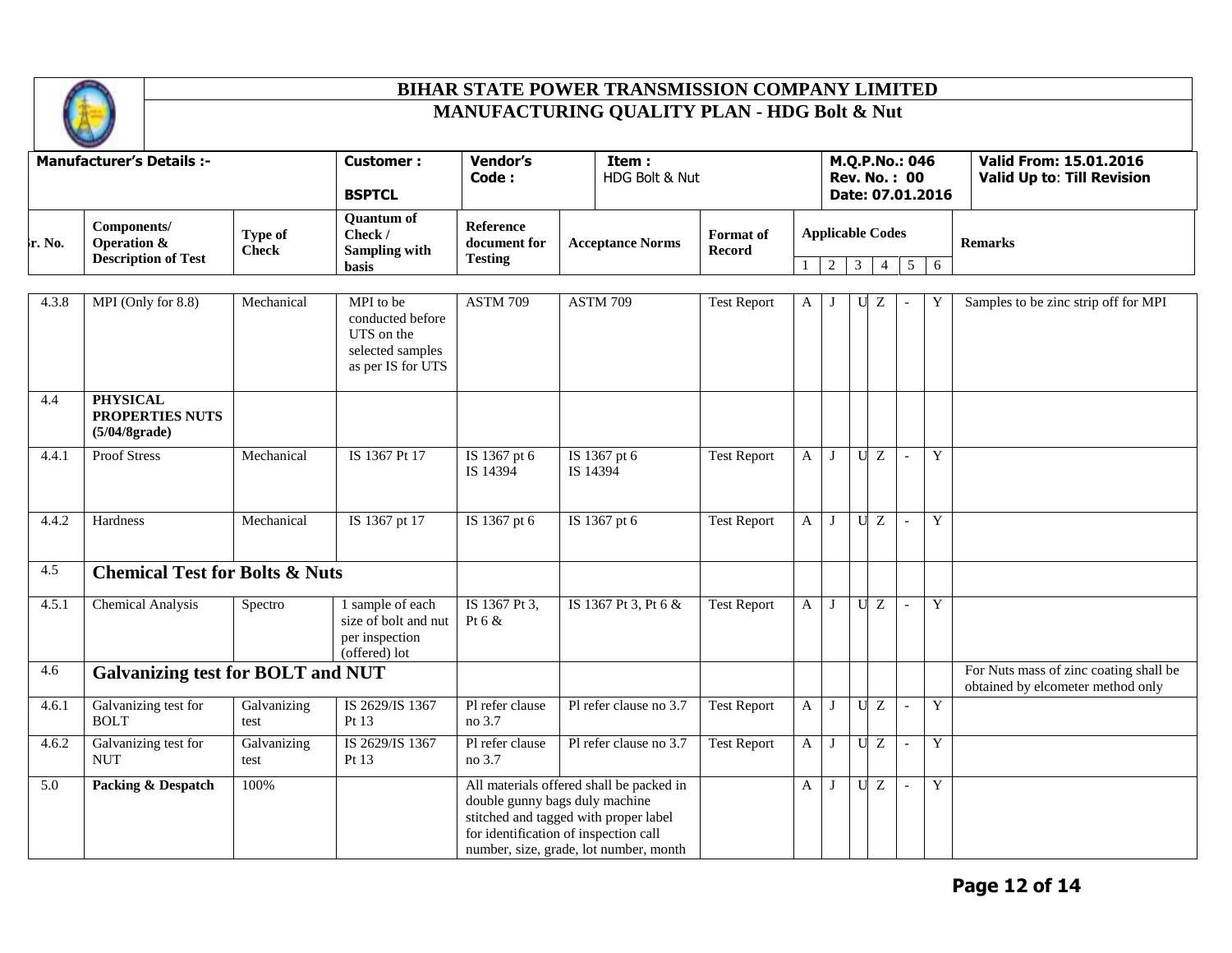

|                    | <b>Manufacturer's Details:-</b>                          |                         | <b>Customer :</b><br><b>BSPTCL</b>                            | <b>Vendor's</b><br>Code :                   | Item:<br>HDG Bolt & Nut |                                   | M.Q.P.No.: 046<br><b>Rev. No.: 00</b><br>Date: 07.01.2016 | Valid From: 15.01.2016<br>Valid Up to: Till Revision |
|--------------------|----------------------------------------------------------|-------------------------|---------------------------------------------------------------|---------------------------------------------|-------------------------|-----------------------------------|-----------------------------------------------------------|------------------------------------------------------|
| $\mathbf{r}$ . No. | Components/<br>Operation &<br><b>Description of Test</b> | Type of<br><b>Check</b> | <b>Ouantum of</b><br>Check /<br>Sampling with<br><b>basis</b> | Reference<br>document for<br><b>Testing</b> | <b>Acceptance Norms</b> | <b>Format</b> of<br><b>Record</b> | <b>Applicable Codes</b><br>$\overline{6}$                 | <b>Remarks</b>                                       |

|  |  | of manufacturing, embossing etc with<br>wire lead seal for sealing purpose. |  |  |  |  |  |
|--|--|-----------------------------------------------------------------------------|--|--|--|--|--|
|  |  |                                                                             |  |  |  |  |  |

#### NOTES/GENERAL REQUIREMENTS TO BE CHECKED/ENSURED

- 1) In case of any contradiction between Technical Specification / Approved Drawing and MQP, the details mentioned in the Technical Specification / Approved Drawing shall be final.
- 2) Prior approval of BSPTCL is required to be taken for any activity or process that is out sourced.
- 3) The bolts & nuts have BSPTCL embossing/indenting with grade apart from manufacturer own logo.
- 4) The raw materials wire rod and zinc are to be procured from BSPTCL approved sources only. The original test certificate and invoice copy needs to be available and properly documented at manufacturer works. The consumption records with reference to CIPs & balance materials available shall be maintained on a permanent register with hard cover.
- 5) If the agency is procuring raw material from other than BSPTCL approved sources for non BSPTCL material, the same should be kept separately in the yard to avoid any mix up i.e. there shall be separate identified yard for raw material for BSPTCL projects. Different colour coding need to be used by the manufacturer for fool proof segregation of BSPTCL approved and non BSPTCL approved raw material. Colour coding chart shall be displayed clearly on a large board.
- 6) The manufacturer should progressively align their Quality System to the requirements of ISO 9000 series Quality Standards and in due course of time should get their quality system certified to ISO 9001 and re-registration/renewal thereof.
- 7) Calibration: All the testing equipments (UTM, Hardness Testing Machine, Weighing machine, Verniers, Measuring tape etc.) must be calibrated by NABL accredited lab and the calibration certificate must be available in the testing lab so that same can be verified by IE, whenever required. Stickers of calibration should be pasted on the test equipment. Further, details of equipment and their calibration due date must be displayed in the lab. Calibration details (equipment name, no., calibration date and due date of the calibration) of testing equipment used during acceptance testing must be made part of testing results. UTM needs to be calibrated in presence of BSPTCL preferably within 3 months from the date of receiving of MQP and in each year subsequently.
- 8) Traceability: There should be traceability of material lot wise/ heat wise from raw material to finished stage and all the relevant documents must be maintained. In case traceability/corelation is not found, material is liable to be rejected.